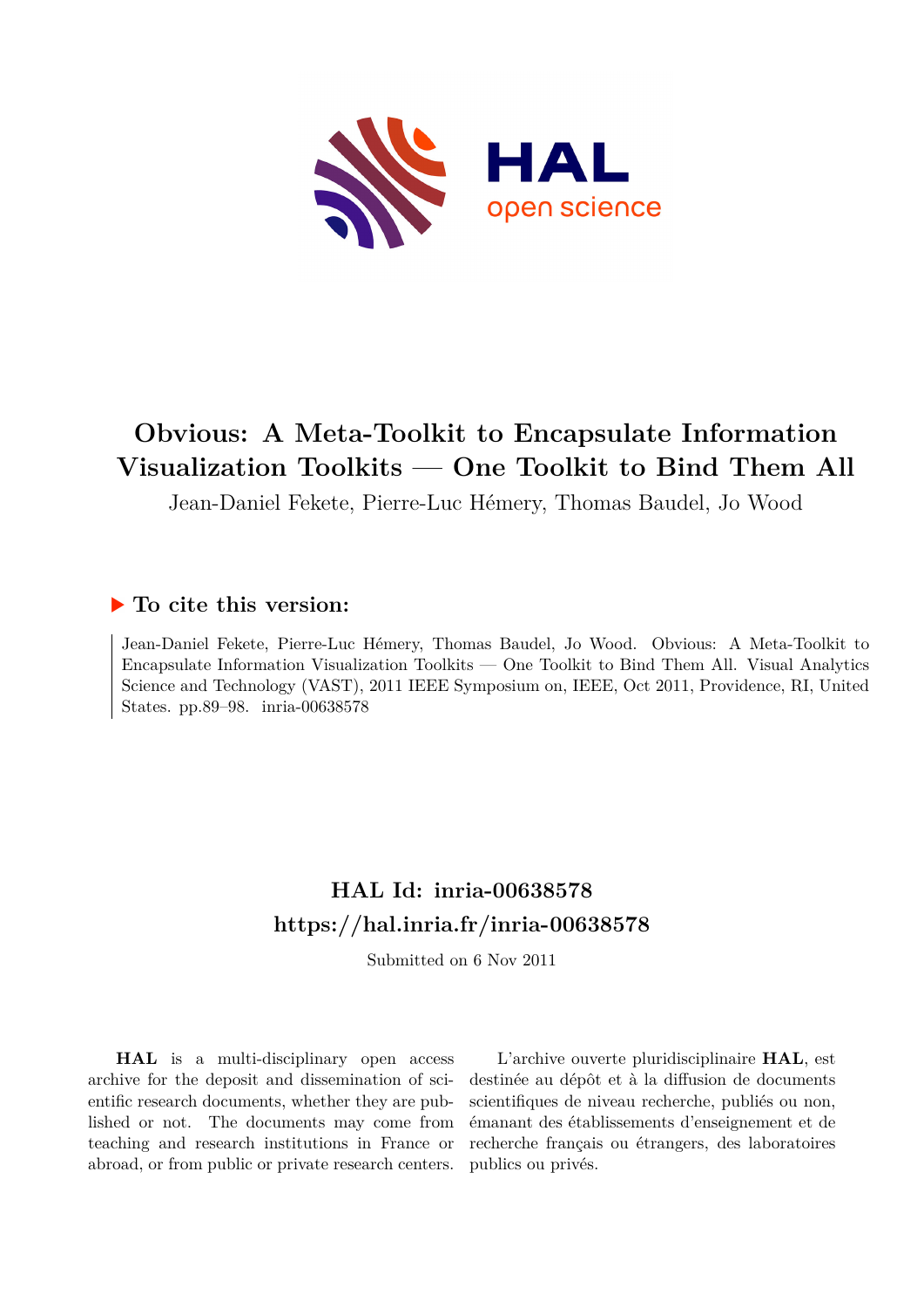# **Obvious: A Meta-Toolkit to Encapsulate Information Visualization Toolkits — One Toolkit to Bind Them All**

Jean-Daniel Fekete<sup>∗</sup> INRIA

Pierre-Luc Hémery<sup>†</sup> INRIA

Thomas Baudel<sup>‡</sup> IBM

Jo Wood§ City University, London

# **ABSTRACT**

This article describes "Obvious": a meta-toolkit that abstracts and encapsulates information visualization toolkits implemented in the Java language. It intends to unify their use and postpone the choice of which concrete toolkit(s) to use later-on in the development of visual analytics applications. We also report on the lessons we have learned when wrapping popular toolkits with Obvious, namely Prefuse, the InfoVis Toolkit, partly Improvise, JUNG and other data management libraries. We show several examples on the uses of Obvious, how the different toolkits can be combined, for instance sharing their data models. We also show how Weka and Rapid-Miner, two popular machine-learning toolkits, have been wrapped with Obvious and can be used directly with all the other wrapped toolkits.

We expect Obvious to start a co-evolution process: Obvious is meant to evolve when more components of Information Visualization systems will become consensual. It is also designed to help information visualization systems adhere to the best practices to provide a higher level of interoperability and leverage the domain of visual analytics.

Index Terms: D.2.11 [Software]: Software Architectures—Data abstraction; D.2.13 [Software]: Reusable Software—Domain engineering; K.6.3 [Software]: Software Management—Software process

## **1 INTRODUCTION**

Over the past few years, several information visualization (InfoVis) toolkits have flourished in various languages such as Java [3, 16, 25, 33, 41], C++ [1, 15], Flash/Flex [20, 23] or JavaScript with HTML5 [7, 11] to name a few. When starting a visual analytics (VA) project, the choice of the toolkit is a major initial decision and the resulting proliferation of toolkits can be confusing for VA software developers who know that an inappropriate choice can lead to unanticipated limitations during the development of the application.

Historically, this proliferation of toolkits can be explained by several factors: each created toolkit addresses a specific set of problems, is designed with a specific application domain in mind, or simply offers different tradeoffs. However, it results in dispersion in terms of capabilities since each toolkit has unique and useful techniques for visualization and interaction. For example, the Prefuse [25] and JUNG [33] toolkits offer several graph layout algorithms whereas Improvise [41] supports very sophisticated coordinated views with limited graph capabilities.

The choice of an InfoVis toolkit should be made early in the software development process because it affects not only the visualization techniques but also the data structure to work with. For

an application dealing with small quantities of data, copying data from one structure to another is possible in interactive time but not for VA applications that usually manage data sets too large to be duplicated at all. Therefore, most data-management and analysis will be made on data structures compatible with the visualization and tied to the visualization toolkit.

Once the choice is made, any missing components have to be added specifically to the toolkit: if a special data manager is required (e.g., reading a particular data format), it has to be implemented specifically for the data structure managed by the toolkit. Any analysis not supported by the toolkit requires the authoring or adaptation of analytical toolkit components. Likewise, if visualization techniques are required that are not supported by the chosen toolkit they must be added, creating a strong dependency that usually prevents changes of toolkit later-on in the development.

The effort required by one application to implement the missing components cannot easily be reused in other applications that are based on another toolkit. Therefore, important resources are wasted for the re-implementation of data converters, analysis modules, and visualization techniques.

To address this proliferation problem, this article introduces *Obvious*: a meta-toolkit that abstracts and encapsulates InfoVis toolkits implemented in the Java language as a way to unify their use and postpone the choice of which concrete toolkit(s) to use later-on in the development process. Obvious is mainly targeted at VA software developers, but also library or toolkits developers if they want to promote sharing of data managers, converters, or algorithms not restricted to one toolkit.

This article presents three contributions:

- 1. it describes the design and implementations of Obvious,
- 2. it reports some lessons learned when wrapping existing toolkits with Obvious, and
- 3. it presents rationales for the social process we started and want to follow for the future of Obvious.

The main benefits offered by Obvious are:

- 1. it improves the reusability of code and components;
- 2. it improves the interoperability of code, data models and visualizations;
- 3. it defers the choice of which concrete toolkits to use to a later stage of the VA development;
- 4. it enforces a better separation of concerns in VA applications so that the data models can be specified independently of the visualizations and views;
- 5. it allows toolkit and library developers to easily integrate their tool into the rich environment of Obvious-compatible systems;
- 6. it clarifies issues with notification and allows VA to scale up using a standard architecture; and
- 7. it specifies a set of interfaces and a stable vocabulary which simplifies learning.

The article is organized as follows: in section 3, after the related work section, we describe the design of Obvious. Section 4 reports on the wrapping of several toolkits and components with Obvious. Section 5 shows examples of Obvious in action to assess its usefulness. Section 6 discusses the social process we have used and how we envision the evolution of Obvious before concluding.

<sup>∗</sup> e-mail:Jean-Daniel.Fekete@inria.fr

<sup>†</sup> e-mail:Pierre-Luc.Hemery@inria.fr

<sup>‡</sup> e-mail:baudelth@fr.ibm.com

<sup>§</sup> e-mail:jwo@soi.city.ac.uk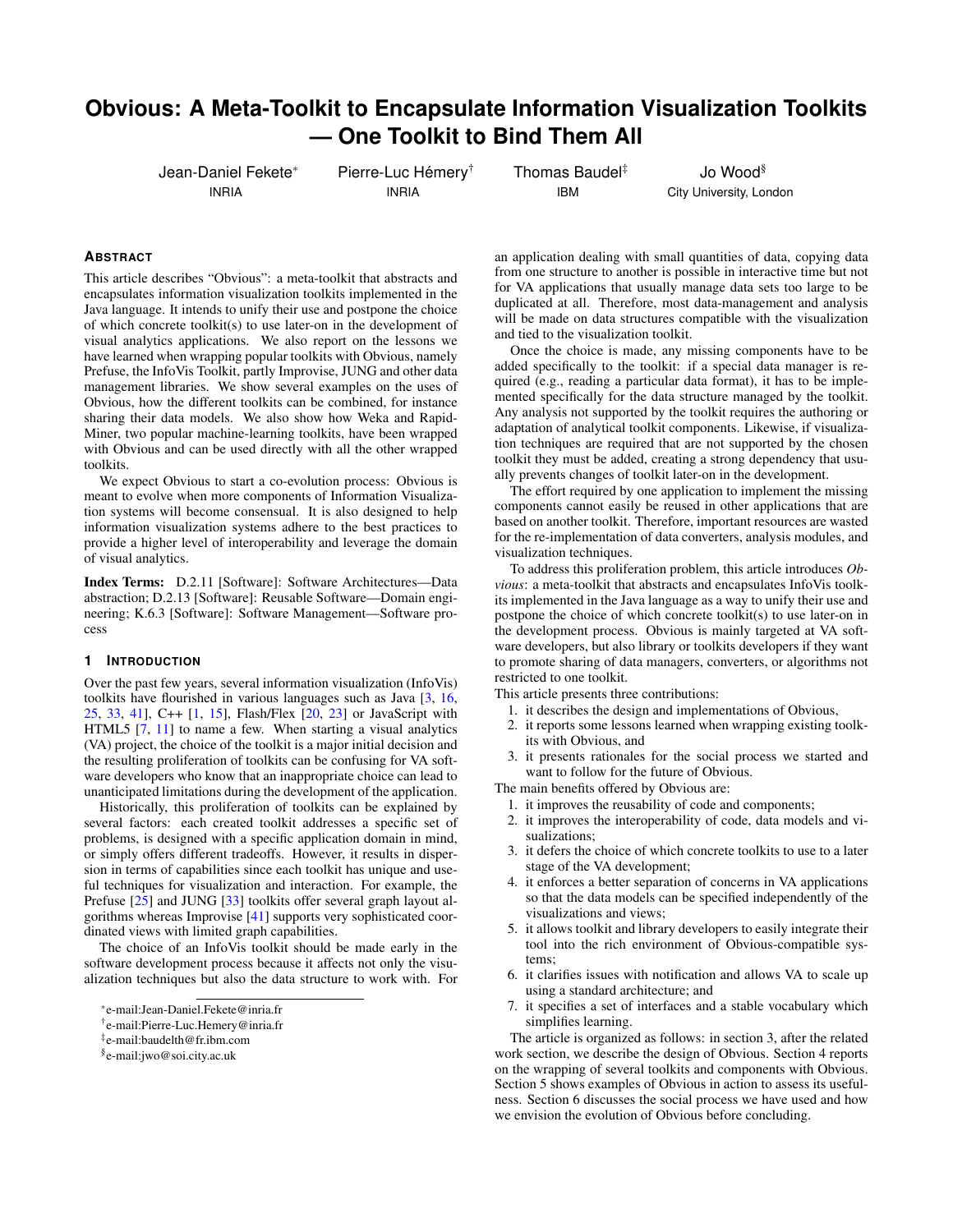

Figure 1: The Information Visualization Reference Model [24]

# **2 RELATED WORK**

Obvious is a set of interfaces and extension classes for wrapping around existing InfoVis toolkits. It generalizes and extends the standard architecture as defined in the InfoVis reference model to try to abstract all the existing implementations. In this section, we list some major existing toolkits and explain what they share and how they differ. In the second section, we describe the most common standardization processes for software systems.

#### **2.1 Visualization Toolkits**

Pretty much all existing InfoVis toolkits follow the InfoVis reference model initially specified by Ed Chi and refined by Card, Mackinlay and Shneiderman  $[12, 13]$  and has been described as a design pattern in [24]. The model defines three stages: *DataSet* or *Data Tables*, *Visualization* or *Visual Structure*, and *View* (Figure 1). One of its main benefits is that it explicitly represents interaction, in contrast to older visualization: models. Several articles have described the concrete design of an InfoVis toolkit. We report here on the common and the specific parts.

The InfoVis Toolkit (IVTK) [16] implements an *in-memory database manager* where data is organized in columns, contrary to most persistent relational databases, to improve the memory footprint, to allow addition of new attributes that are needed to manage the interaction (e.g., selection or filtering), and to hold attributes computed on demand; the main challenge being the support of interactive performance for rendering and dynamic queries with a small memory footprint. The visual structure is managed using a *monolithic* architecture [6]: each visualization technique is implemented as a specific class (e.g., ScatterPlotVisualization, Parallel-CoordinatesVisualization, or TreeVisualization) that performs the mapping between the data set and the graphic items to render. Finally, the view component is the same for each of the visual structures and takes care of scrolling, zooming, and overlaying magic lenses (e.g. Fisheye or Magic Lenses). A *notification mechanism* implements the communication between the data tables and the visual structures: each time a data table is modified, it notifies all the registered handlers of the details of the modification. The interaction is managed by *Interactor* objects that are associated with the visual structures; the views are generic and forward interaction managements to the Interactors. One specific feature provided by IVTK is layering: visualizations can be stacked on top of each others. Composite visualizations are useful to build complex visualizations by breaking them into simple parts. For example, node-link diagrams are split into links managed as one layer and nodes as another. Magic lenses and Fisheyes are also managed as layers on top of other visualizations.

Prefuse [25] also relies on an in-memory database with notifications but implements the visual structure using an extension of the data model (a visual table is derived from a data table). It then transforms the data into a *polylithic* graphic structure whereas all the other toolkits use a *monolithic* architecture. In a polylithic architecture, there is only one component in charge of all the visual structures. A visualization object is responsible of managing a visual structure: it contains visual tables that augment data tables with graphic attributes (shape, color, etc.). Visualizations are in charge

of computing the layout (assigning a position and shape to visual items), the graphic attributes, and animations. Visualizations use a *Renderer* object to actually display visual items. Users can control which renderer is used depending on the visualization, and the object itself. In Prefuse, data managers, visual managers and views are generic, offering a clean interface to the application programmer. However, as noted by Bederson et al. [6], polylithic toolkits have a steeper learning curve than monolithic ones because the polylithic components do not work out of the box, they always need to be configured. To address this issue, Prefuse comes with code samples that show how to do the initial setup.

Building upon their experience in the Prefuse toolkit [25], Heer and Agrawala [24] have derived software design patterns that are common to InfoVis applications, and toolkits.

Improvise [41] relies on an in-memory database with notification that is row-oriented and its visual structures are monolithic. The main characteristic of Improvise lies in its management of coordinated views. To achieve this aim, it relies on several design patterns not supported by Prefuse; compared to the other InfoVis toolkits, it adds a coordination component that is central and extends the notification mechanism implemented by IVTK or Prefuse.

Discovery [3, 4, 5] shares most of its characteristics with Prefuse: it uses an in-memory, column-oriented database and a polylithic graphic model. Its two main features are (1) the absence of a scene graph, replaced by a dataflow pipeline made of short operations called *functors* that render directly from the data-model, and (2) a deferred notification strategy to allow data editing.

Other InfoVis toolkits can mostly be described using the four toolkits above, even if they use a different programming language. Tulip [1] is a graph-oriented toolkit programmed in C++ that uses data tables for vertices and edges, like IVTK and Prefuse. It implements several complex graph layout algorithms and uses OpenGL for its rendering, but the conceptual architecture is table-based and monolithic. Therefore, InfoVis toolkits share a global organization: they all implement an in-memory database with two variants (row-based or column-based), a visual structure with two variants (monolithic or polylithic), and several specific features. Even if some choices made by toolkits designers were carefully decided, others were probably made without being aware of alternatives. Combining the best possible features for a next-generation toolkit might be tempting but there are still tradeoffs that cannot be solved. For example, the power of coordinated and linked views offered by Improvise comes at the cost of maintaining caches that should be flushed when the data change so more research is needed to maintain linked and coordinated views on dynamic data.

There are also lower-level toolkits that can be used to build VA applications. Two popular families are graphics libraries and graph libraries, which we discuss next.

#### **2.2 Graphics Libraries**

VA applications can manage their own data structure and take care of the mapping from data to visualization on their own. At this point, they can use *scene-graphs* or *direct-graphics* libraries.

Scene-Graph toolkits can manage the visual structure and view as described in the reference model. They are focused on computer graphics and interaction: they only deal with the visual structure and view. Piccolo and Jazz [6] are popular 2D scene-graph managers that have been used to create several information visualization applications (e.g., [8, 35].) An early version of Piccolo has also been used as graphics engine for the Cytoscape graph visualization system [37] but dropped for performance reasons.

High-performance InfoVis applications use scene-graph optimization techniques to speed-up the rendering of scenes. Tulip [1] and Gephi [2] maintain a spatial indexing structure to avoid rendering objects that are not visible.

Although scene-graph technologies are mature and used in a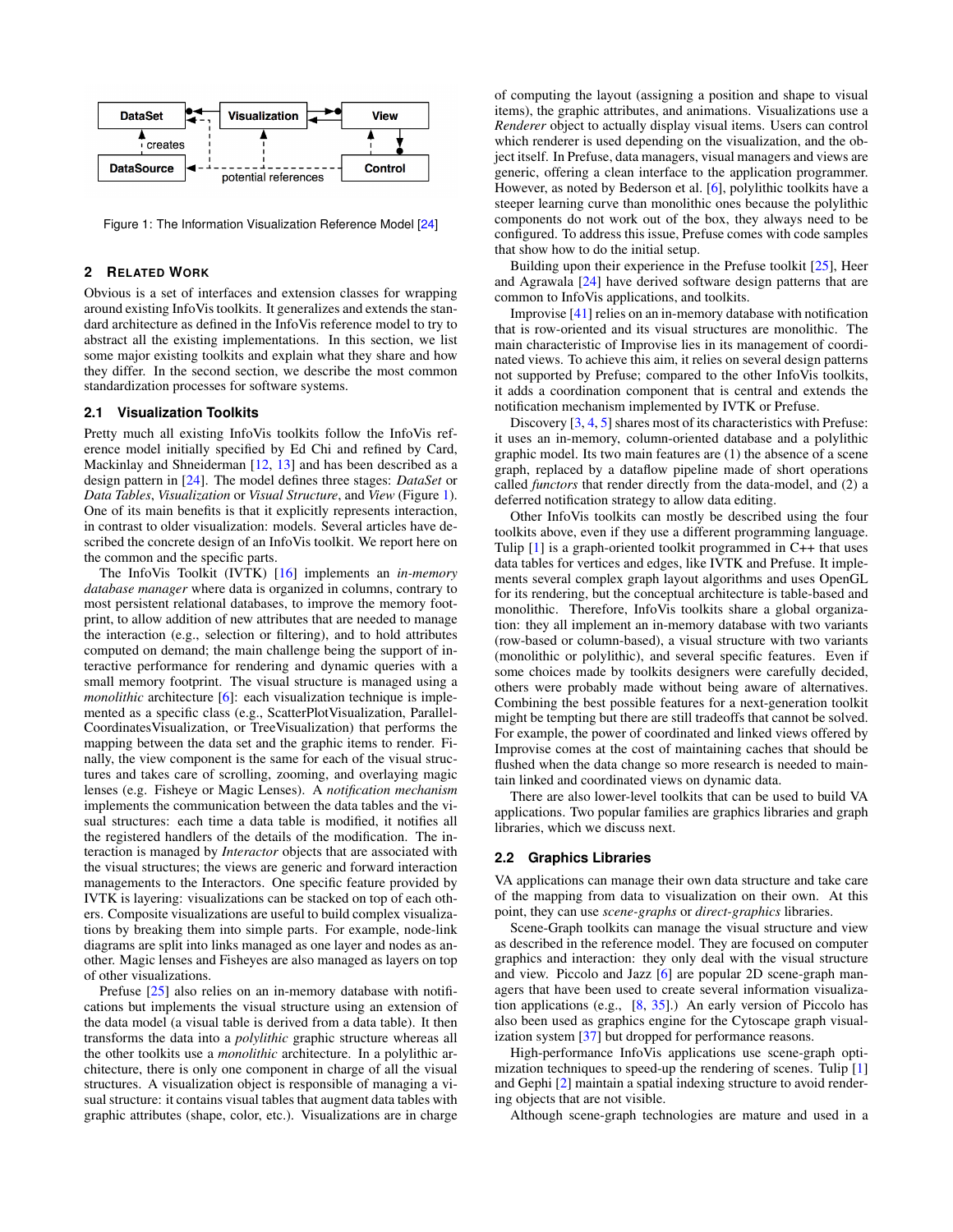wide variety of graphics applications such as games, virtual-reality applications and scientific visualization systems, they are not always adequate for InfoVis systems because they require the explicit specification of geometry and graphic attributes for each displayed objects. Very often, InfoVis can quickly compute graphic attributes and even geometry from data attributes. For example, the position of an item using a scatter-plot visualization is computed using a simple affine transformation the data attributes using the *x* and *y* dimensions. There is no need to store the computed values when computing them on the fly is cheap. The same is true for color and other properties. In contrast, copying and storing this information is costly in terms of time and memory.

Direct-graphics libraries such as *Processing* or *OpenGL* can also be used to implement the visualization techniques.

Still, when separating the data-model from the visual model, scene-graph managers offer more flexibility than information visualization systems for complex graphics and sophisticated interaction. This is why several InfoVis systems still use them.

## **2.3 Graph Libraries**

While most table-based visualization toolkits rely on an in-memory database, several graph-based visualization systems manage their data-structures using a model inspired from graph theory where topology is the main focus and data associated with graph entities is less important. This is the case for the JUNG library [33] or the Boost Graph Library (BGL) [38], as well as for the graph library used by Cytoscape [37].

These libraries support graphs as set of vertices and edges (the topological entities) that can be associated with arbitrary data. This data is just stored by the graph entities as a convenience for the application: the library does not implement any integrity check between data and graph entities. In contrast, IVTK, Prefuse, and Tulip maintain a close consistency between graphs and data tables: removing a data table entry associated with a graph entity (vertex or edge) also removes the entity from the graph structure.

Thus, there is no clear consensus on how a graph data structure should be managed internally; the design choices are quite different depending on the communities such as graph theory, information visualization, database, and semantic web.

# **2.4 Standardization Processes**

Standardization is a well established habit in the software community; several standardization models have been used in the past and these models tend to evolve due to the accelerating pace of software development taking place nowadays.

According to Wikipedia: "The goals of standardization can be to help with independence of single suppliers (commoditization), compatibility, interoperability, safety, repeatability, or quality." The goals raised in this article are well among them: compatibility, interoperability, and quality.

Standardization roughly follows four models:

- 1. Specified by national and international organization such as the International Organization for Standardization (e.g. ISO, ASCII),
- 2. Specified by a private or public consortium (e.g. the Unicode Consortium, the OMG, and the World Wide Web Consortium (W3C)). Closer to the InfoVis community, "The Open Geospatial Consortium" [34] which is an international industry consortium of companies, government agencies, and universities participating in a consensus process to develop publicly available interface standards for geospatial data.
- 3. Community-driven: looser groups can be faster and allow for more experiments than formal standardization bodies or consortia. Communities, such as the *Boost Community* [9] designing libraries for the ISO C++ language — experiment, develop, and document software that sometimes become part

of formal ISO standards. The *Java Community Process* [28] plays a similar role for the Java language and programming environment.

Standards specified by established organizations go through a formal process that take substantial time; usually years. On the other side, ad-hoc organizations such as consortia can issue standards or recommendations faster. In particular, the W3C or community-drive consortia define stages for their "recommendations" (the name for standard issued by the W<sub>3</sub>C) before they are considered final. In all cases, these organizations establish steering committees to control the processes and require substantial involvements from many organizations to achieve standards.

4. *De facto*: At the other extreme are the application domains where one system becomes the standard. For example, in scientific visualization, VTK [26] has become, in the latest years, the *de facto* standard toolkit: it is used by researchers and practitioners, and newer solutions are getting integrated quickly into VTK. This is possible when either a system reaches a certain level of popularity — such as Microsoft Word for Word Processors — or when the quality and features of the system are unmatched — such as VTK.

At the current stage, InfoVis toolkits are not understood wellenough to start a formal standardization process. It seems that one toolkit will not become a *de facto* standard due to the stretch in scope and capabilities of existing toolkits. Two models remain: consortium-driven or community driven. Obvious has started as a community-driven initiative. It is up to the community to decide how it wants to coordinate its software development for better compatibility, interoperability, and quality.

## **3 DESIGN**

Beyond proposing a unifying design, perhaps the most novel approach of Obvious is the *process* carried-out to obtain this design. The project started through a sequence of InfoVis Infrastructure workshops [10, 17, 18], during which consensus was reached that:

- 1. many common traits were shared among toolkits, often in slightly incompatible ways,
- 2. much mundane work was needlessly repeated across toolkits, and
- 3. creating a unified toolkit from scratch was out of reach due to varying needs and design tradeoffs.

Based on those observations, an attempt was made for a new approach of defining a "meta-toolkit" that would allow sharing and implementing cross-compatible services (such as data readers); then design and implement, one by one, the components on which common consensus could be reached for a unified design.

For this reason, Obvious is organized according to the InfoVis reference model in three main packages: data, visualization, and view. It provides utility classes in the "util" package in addition. Next, efforts were focused on designing a consensual data model. For now, the data model is the most elaborated and successful part of the framework.

Resting on these foundation modules (data, visualization, view), some actual service packages have been developed, such as data readers, writers, and conversions to provide immediate utility to both the Obvious users and the toolkit designers.

# **3.1 Data Model**

This section describes the data model used in Obvious to represent and manipulate data structures. This model has been specified for the most part during the 2008 workshop [17] as consensus has emerged, tediously but rapidly on its central and annex features.

The Obvious data model (Figure 2) is centered on the proxy tuple design pattern exposed in [24]. Obvious adopts this design pattern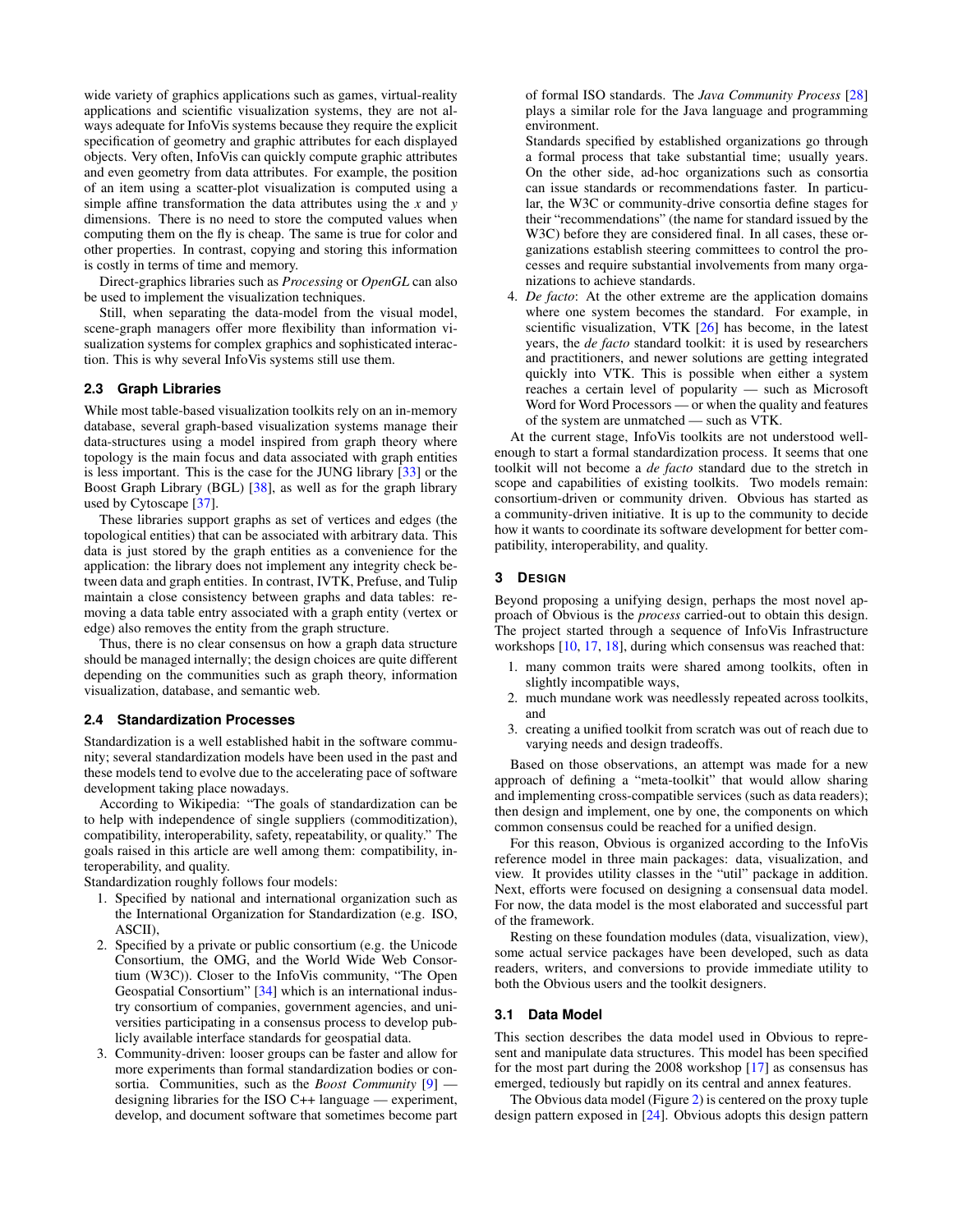

Figure 2: Class diagram of the Obvious data model

to offer high extensibility and good usability. Among all the patterns introduced in [24], the proxy tuple pattern enables both as it encompasses graphs in an object-oriented manner — many developers are used to manipulation of *object oriented graphs* —- and as it unifies the data model around the same standard structure (tuples and tables). In our data model, tuples are standards elements of all structures: tables are composed of tuples and graphs/trees are implemented as networks, i.e., graphs built around two tables one for the nodes and the other for the edges.

This model is instantiated via factories that allow cross-toolkit interoperable data structure instantiation. With those factories, it is possible to instantiate tables and networks from a schema or from an existing object from a targeted Obvious implementation (e.g. a Prefuse table or a JUNG graph). This also provides the possibility to use parameters to provide more arguments used in targeted toolkits. For example, in the Prefuse implementation of Obvious, parameters are used to specify the source and target node columns for a graph in an edge table.

In addition to data access, our data model provides 3 optional, interoperable, features: *introspection*, *batch editing*, and *notification*. Those features are not found in all target toolkit implementations and, thus, sometimes had to be emulated.

#### 3.1.1 Introspection

Introspection means the capability of a program to inspect its own content. In the context of the data model it means mostly that objects expose their own schema explicitly and allow manipulating it as a full-fledged object. As an improvement over [24], our data model uses a meta-circular schema design (the schema is itself a table) instead of a column object, that does not exist in Obvious. Schemas have been introduced because they are an efficient an elegant mean to gather all *meta-data* for the columns of a table in one unique structure, allowing easy table and network instantiations with a factory. The main use of introspection in a toolkit, though, is to enable generic implementation of a variety of side services as varied as generic persistence, undo/redo, and universal object editors.

#### 3.1.2 Batch Editing

Batch editing means that one or many cells in a data model may be edited at the same time. This happens when the toolkit manages analytical columns (e.g. computing the centrality of each vertex in a network), with selection and dynamic queries if their effect is reported to a data column or simply if a user wants to change values interactively, either in the data table or through a visualization by direct manipulation [5].

#### 3.1.3 Notification

All the popular InfoVis toolkits (e.g. [25, 16, 33, 4]) implement notification using the "Observer" pattern from [19] to propagate information about changes affecting the data model. This pattern specifies two roles: Observable and Observer; in our case, data models are Observables meaning that they allow Observers to register and be notified when they are changed. During the design of Obvious, we realized there were some variants in the way toolkits implemented this pattern. This is why the notification system



Figure 3: Sequence diagram for the notification system

introduced in Obvious is designed to support a wide variety of notification models, even those not currently implemented in current toolkits but that will be required to scale. The notification system in Obvious is also based on the Observer design pattern with extensions to supports transaction and batch techniques usually found in database system.

Combining Notification and batch editing raises a challenge: since one operation can affect a large amount of data, a flow of notifications concerning the same action will be generated. If each change is managed in isolation, the application can spend a large amount of time updating visual structures, e.g. recomputing a layout for each modified item. This typically leads to the application being unresponsive for a long time.

Thus, Obvious introduces a method to control the management of batch notifications: the *beginEdit/endEdit* mechanism. Figure 3 shows the sequence diagrams of the notification manager. Each time a data table is changed, the change is transmitted to the Observer with a call to the *tableChanged* method. This method takes several arguments describing the current event (affected Table, rows, columns, and operation type): this is the typical Observer pattern.

When the *beginEdit* method is called on an Obvious data table, the Observer's *beginEdit* method is called to start a batch editing transaction. Different strategies can be applied by the observer. A *mode* parameter allows the observer to select a specific strategy depending on the type of transaction (atomic or batched). Note that the observer will still receive a tableChanged call for each tuple modified. The observer is in charge of implementing a strategy to optimize atomic/batch edition. If it does not, the standard behavior will happen and batch editing will flood the observer — which is acceptable in some cases. The following strategies have already been developed in one or more Obvious implementations:

Lazy strategy after a beginEdit, the observer ignores all the tableChanged calls until the endEdit method is called; then, the observer's actions are performed e.g. a layout is recomputed.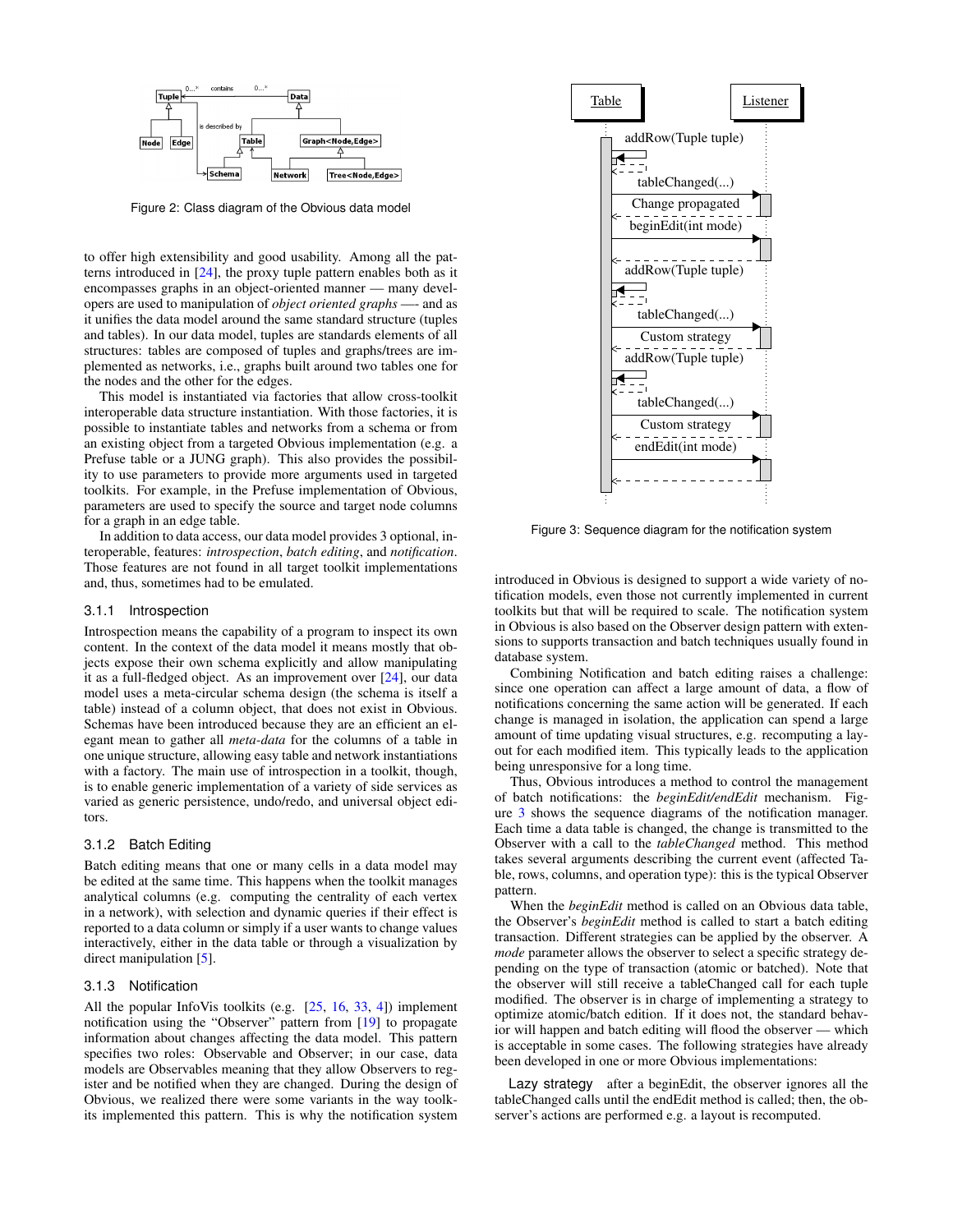Batch strategy after beginEdit, the observer buffers the information sent by tableChanged. When endEdit is called, the actions are performed on each of the buffered items. Note that buffering can be complicated when items are created, deleted or changed many times. The burden is left to the observer since this management can be heavily optimized depending on the action to perform.

Transaction strategy after beginEdit, the observer buffers the information sent by tableChanged. When endEdit is called, it first checks structural invariants (for example, no null value for a specific field) before performing its actions on the modified items.

The *beginEdit/endEdit* mechanism has been added to support batch editing and also database transactions. When the data model implementation relies on a transactional database, atomic and batch transactions will occur and notifications (e.g. implemented as database triggers) will arrive in batches. The semantic of Obvious notification handles this case correctly but the observer should be aware that the tableChanged method can be called much later than when the table is actually changed. This is the case for database atomic transactions: the actual notification is propagated after the end of the transaction when the database engine has done all the integrity checks.

In practice, the three strategies we have described have been sufficient so far to handle all the cases required inside toolkits. We performed experiments using MySQL and Oracle systems wrapped by Obvious with negligible overhead. Managing notifications using the batch or transaction strategies increased performance typically by a factor 100 compared to the "one notification per operation" strategy exposed by standard toolkits. The impact on performance is therefore substantial, in particular when managing dynamic a very standard situation in VA applications that has not been well addressed in InfoVis so far.

#### 3.1.4 Other services

To leverage our core implementation and offer some immediately useful services to Obvious users, we have defined a utility package "obviousx", named in the same way as the Java extension package "javax". This package provides different kinds of utility classes for the Obvious data model. First, we have defined reader and writer interfaces allowing the creation of gateways between the Obvious data model and common data formats such as CSV and GraphML. It provides software developers a standard way to import and export data in Obvious whatever the underlying implementation of the data model is. In addition, for data providers, it simplifies their work because they only have to develop one reader and one writer to be compatible with a large number of toolkits.

With the same logic, obviousx provides compatibility classes to use with standard Java components such as a Java Table Model that allows the creation of a JTable from an Obvious table. Finally, obviousx also provides wrappers to *map* obvious data structures into common existing data structures (e.g. for Prefuse, IVTK, and Jung) to share data structures when using more than one data model.

# **3.2 Visualization and View models**

Unlike the data model, no consensus emerged concerning the Visualization and View models during the workshop [17]; the main reason being the different approaches chosen among toolkits. One important issue is the monolithic vs. polylithic approach. Another one is related to tables vs. objects: some toolkits keep the visualization data in tables (e.g. Prefuse, IVTK, and Tulip) whereas others create objects for displaying (e.g. Improvise, Cytoscape) or nothing at all when there is a pipeline as in Discovery. So, more work is needed to design the abstractions required to wrap the different implementations. Further discussions and workshops will address the problem.

Still, Obvious provides a solution: it wraps visualizations into a black box with a small set of methods and — for the creation of these visualizations — it relies on a *Factory* design pattern [19]. For example, creating a scatter-plot visualization from a data table requires the following lines:

|  |  | Listing 1: Creating a visualization using a Factory |  |  |
|--|--|-----------------------------------------------------|--|--|
|--|--|-----------------------------------------------------|--|--|

|          | $1$ Map params = <b>new</b> HashMap();                           |
|----------|------------------------------------------------------------------|
|          | $\begin{bmatrix} \text{params.put("x", "id");} \end{bmatrix}$    |
|          | $\{$ params.put("y", "age");                                     |
|          | 4   Visualization vis = Visualization Factory . getInstance $()$ |
| $5 \mid$ | . createVisualization (table, null, "scatterplot", params);      |
|          |                                                                  |

The variable "param" contains parameters to configure the visualization, here to specify which attribute will be used for the *x* and *y* axes.

With this mechanism, it looks as if Obvious were a monolithic toolkit but the actual implementation of the Obvious wrapper for a polylithic toolkit can easily translate a monolithic specification into a dedicated configuration for the underlying polylithic component. The code above will work for the Prefuse toolkit and return a polylithic component wrapped as an Obvious visualization and configured as a scatter-plot visualization.

If a developer needs a visualization component that does not exist in the default implementation (e.g. an IVTK time-series with a Prefuse-wrapped data table), the visualization can be created directly from a specified factory or from the Obvious class: new IvtkTimeSeriesVis(table, null, "timeseries", params)

An Obvious visualization works with any Obvious data model. The data model will be either wrapped to become compatible with the native model if the underlying implementations are different or unwrapped when the visualization and the data model are from the same implementation (e.g. Prefuse).

This mechanism avoids copying data from one structure to another, which is a crucial point for VA. Alternatively, Obvious also provides a default mechanism to quickly copy and synchronize data models when no wrapper has been defined for a specific toolkit. Current wrappers are lightweight, adding very little overhead to the system.

At this point, the application developer can choose one of the existing visualizations from one of the wrapped toolkits or decide to create a new one which can derive from one of the wrapped toolkits or be implemented from scratch. Obvious substantially increases the number of possible visualizations and toolkits to use and does not limit the developer in any way at this stage.

A *View* is simply specified as a black box implementing a simplified version of the camera pattern introduced in [24] to support standard operations such as zoom and pan. Like the visualization interface, future workshops should enrich it when a more consensuses are reached.

# **4 IMPLEMENTATIONS**

This section describes the implementation of Obvious and points the lessons learned during implementations binding Obvious interfaces to wrappers around concrete toolkits. Each toolkit has its own design choices that are discussed in articles but some of the implications came to light when implementing the bindings, for example differences of interpretations of design patterns. We briefly describe the most important lessons here.

The core of Obvious is a small (40Kb) Java project [32] managed by Maven [14] to facilitate its deployment. It consists in 44 java files, 23 interfaces and 21 utility classes organized in 5 top-level packages: data, viz, view, util and impl. It has been designed to be small and lightweight. Therefore, the substantial parts are in each concrete toolkit binding.

#### **4.1 Prefuse**

Prefuse was the first binding implemented because its architecture is, by design, very close to Obvious. The binding implements all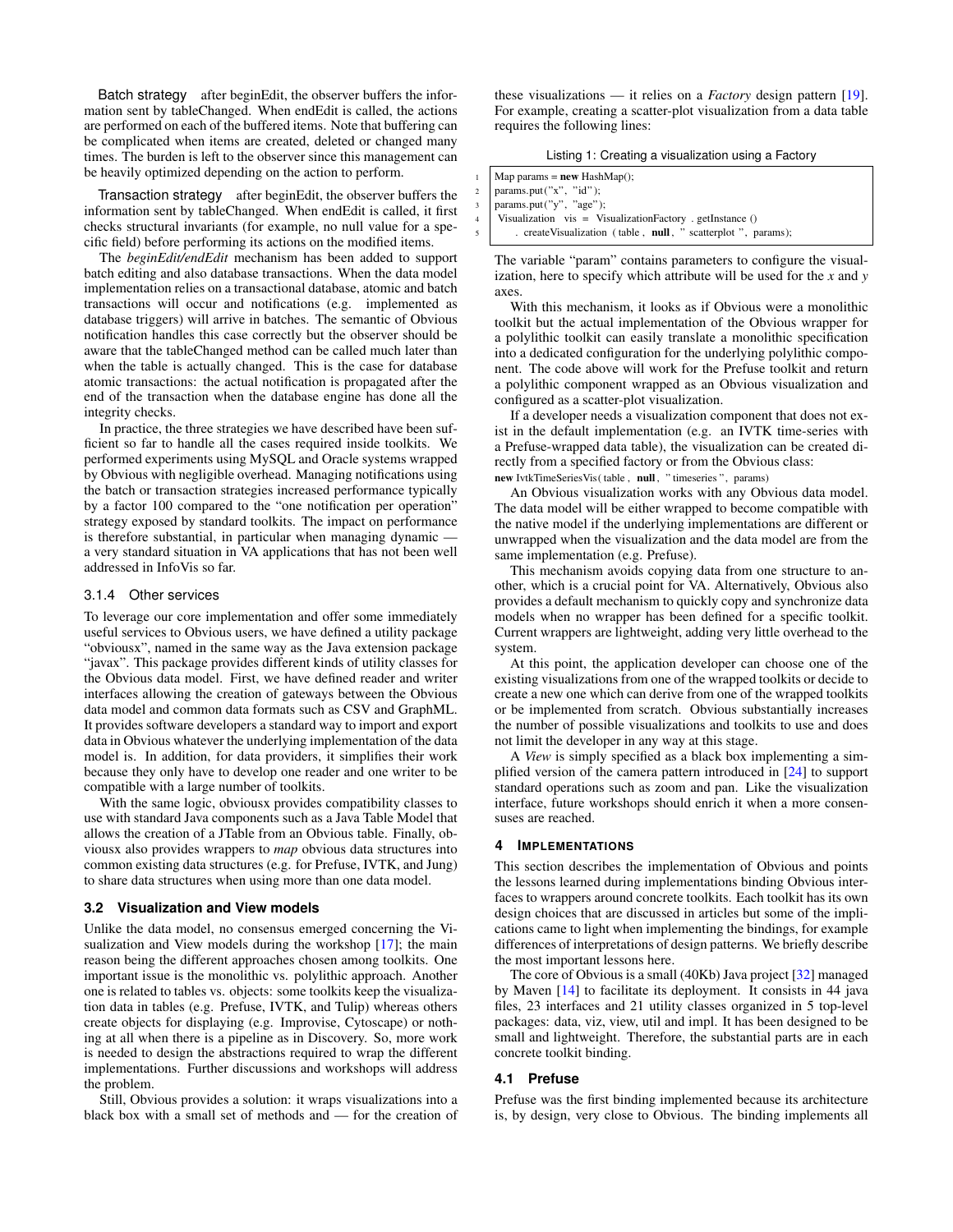the abstractions described in the core Obvious interfaces for all data models, visualizations and views.

For the visualization, Prefuse is currently the only polylithic InfoVis toolkit with a binding for Obvious. As explained in 3.2, Obvious does not offer a visualization abstraction for polylithic components. Thus, Obvious provides components pre-configured for well know visualization techniques such as scatter-plots or force directed graphs. Currently, if a software developer wants to visualize an Obvious table using a Prefuse visualization not offered in the Obvious visualization factory, the only requirement is to convert the data model to a Prefuse data table using an obvious component contained in the Prefuse binding.

Several interfaces defined by Obvious are based on a Prefuse concrete class. Therefore, Prefuse was used as a complete implementation of Obvious to check its model and syntax.

# **4.2 IVTK**

Since IVTK is monolithic and follows the reference InfoVis model, its Obvious binding realizes all the interfaces for the data model, visualization and view introduced in Obvious. IVTK has monolithic visualizations, providing them simply consists in wrapping an Obvious visualization around their class and implementing a factory to create them by name.

However, the data model of IVTK differs from Obvious for trees and networks: in IVTK, the Graph interface is not a super-interface of the Tree interface. In addition, some data model classes are more specialized in IVTK than in Obvious. For example, tables can be described as static tables or dynamic tables. The binding was therefore complicated by these mismatches that needed a more complicated code than for Prefuse. Nevertheless, IVTK binding is operational and reliable.

#### **4.3 Improvise**

The Obvious implementation based on Improvise only implements the data model part for tables. Even if Improvise is a monolithic toolkit, Obvious cannot directly bind Improvise visualization components because the toolkit does not expose its visualization pipeline publicly: Improvise components are intended to be complete black boxes. Addressing this problem would require some changes inside the current version of Improvise. In addition, Improvise does not support well dynamic data, which is a functionality intended to be in every obvious implementation. Providing a complete binding for Improvise in Obvious would require some changes in Improvise.

## **4.4 JDBC**

JDBC is the standard Java interface to standard SQL databases. We wrapped JDBC in an Obvious data table to prove that Obvious can support a large variety of data model, not only models coming from InfoVis toolkits. JDBC was chosen because databases are frequently used as data sources for applications and since JDBC provides additional features not available in the toolkits data tables such as atomic and batched transactions. We used it to test the notification model introduced formerly. As expected, this implementation only supports the data model of Obvious.

Concretely, this implementation translates Obvious methods into SQL queries. For example, the data table "get" methods are implemented as SELECT queries, the "set" methods as UPDATE queries, the "add" methods as INSERT queries, and the "remove" methods as DELETE queries. Queries are written in standard SQL and several applications have been written to work with different DBMS such as MySQL and Oracle. In addition, for the notification system, table listeners compatible with transaction and batch strategies presented in 3.1.3 have been developed and help validate the Obvious notification model.

| <b>Bindings</b> | obvious      | obvious   | obvious     | <b>Binding</b> | <b>Toolkit</b> |
|-----------------|--------------|-----------|-------------|----------------|----------------|
|                 | .data        | .vis      | .view       | <b>Size</b>    | <b>Size</b>    |
| Prefuse         | 10 classes   | 7 classes | 2 classes   | 120KB          | 3.3MB          |
|                 | $1235$ lines | 446 lines | 94 lines    |                |                |
| <b>IVTK</b>     | 6 classes    | 5 classes | 1 class     | 115KB          | 10MB           |
|                 | $1404$ lines | 460 lines | 105 lines   |                |                |
| Improvise       | 3 classes    |           |             | 27KB           | 5.7 MB         |
|                 | 519 lines    |           |             |                |                |
| <b>JDBC</b>     | 8 classes    |           |             | 75KB           | 3MB            |
|                 | 1936 lines   |           |             |                |                |
| <b>JUNG</b>     | 3 classes    | 1 class   | 2 classes   | 93KB           | 4.3MB          |
|                 | 714 lines    | 139 lines | $114$ lines |                |                |

Table 1: Footprint of Obvious bindings.

# **4.5 JUNG**

JUNG is a graph library in Java that mainly manages the graph topology but associates arbitrary attributes with vertices and edges. Concretely, this implementation realizes all interfaces defined in Obvious, except for tables and schemas since these notions do not exist in JUNG. Schemas are mandatory in Obvious, so this implementation uses a default schema implementation from the Obvious core package. The network structure of Obvious is similar to JUNG's graph; therefore, the data model of JUNG was easy to wrap as an Obvious Network. Concerning the visualizations and views, JUNG provides monolithic visualizations. The Obvious implementation simply binds existing JUNG visualization components to Obvious visualizations.

This implementation was the easiest to create since Obvious and JUNG share common hypotheses: for their data model (Obvious network and JUNG graph are equivalent) and JUNG and Obvious are both compatible with the monolithic approach.

# **4.6 Units tests**

Obvious is specified using Java interfaces and some comments in the implementation files but without any formal specification of the precise behavior of the defined interfaces. To verify that all the implementations behave correctly and consistently, we have implemented *Unit Tests*: a suite of classes and methods aimed at testing all the methods of all the classes.

Currently, the tests are only defined on the data model of Obvious. The level of specification of Obvious visualizations and views is not sufficient to perform useful tests.

Unit tests need an implementation to work; they cannot test abstract classes or interfaces. Due to the similarities of Obvious and Prefuse, the Prefuse binding has been used to set up the unit tests for the data model of Obvious. They have then been moved to the core Obvious module to be usable by all the bindings. Unit tests allow authors of Obvious bindings to automatically test whether their implementation behaves in conformance with the intended semantics of Obvious. Also, authors are able to extend these existing tests in their own module to perform more advanced ones for their binding.

Concretely, unit tests have been defined with JUnit [39] for the following interfaces: Schema (14 tests), Table (11 tests), Network (13 tests) and Tree (8 tests); all part of the Obvious core package. These tests have been systematically run for each new Obvious data model development: all presented implementations successfully passed those tests.

With the exception of Improvise, all the toolkits we wanted to support are now available with Obvious. The extra code required for binding a concrete toolkit is quite modest compared to the toolkit itself and the overhead in time has always been negligible. Table 1 summarizes the footprint of the implemented Obvious modules and the services they support. At this point, Obvious is usable with a wide range of concrete implementations and we report on its uses in the next section.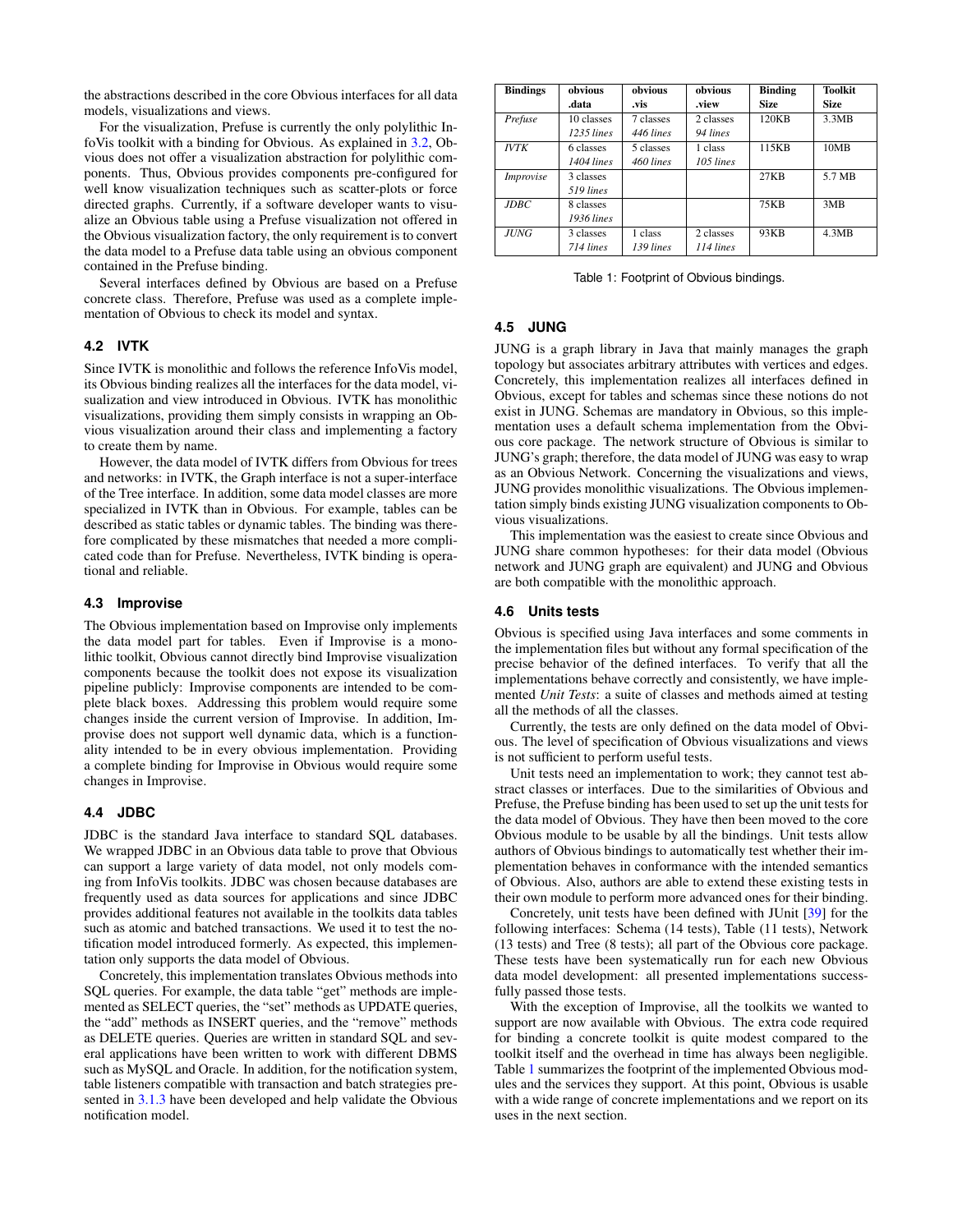# **5 EVALUATION**

Formally evaluating the effectiveness of a meta-toolkit for VA is complex. Arguably the most convincing method would require two groups of programmers of equivalent skills to implement the same set of VA programs with and without Obvious. Then, a judgment could be made from the time spent and the quality of the results. This methodology has been used to assess IVTK [16] with students but is impractical for real VA applications that are more complex and would not fit the scope of student projects.

Another method — used to validate Prefuse  $[25]$  – would be to re-implement complex VA applications using Obvious and assess the results, again in term of time and quality. This is what we have done and we report on our results here.

## **5.1 Coding applications with Obvious**

This section shows how Obvious can implement common applications in InfoVis such as the creation of a scatter-plot or of a network visualization. These examples explain how to combine Obvious components to build an application, how to create data structure and spot patterns to use. The first use-case concerns the coding of a network visualization with the Obvious-IVTK implementation and the second based on the coding of a scatter-plot by combining component from different Obvious implementations.

For both examples and more generally for every creation of an Obvious application, developers have to follow the following steps:

Step 1: creation of an Obvious data structure, either directly with a standard constructor or through a factory. Three ways exist to fill the data structure:

- 1. wrapping an existing data structure from a targeted toolkit as shown in the first example,
- 2. using an Obvious reader to load an Obvious structure from a well known file format (CSV, GraphML...) as shown in the second example,
- 3. using Obvious methods to directly manipulate the data structure (addRow, addNode, addEdge...); an example would be too long for this article.

Step 2: Creation of an Obvious visualization from the created data structure and additional parameters. This can be done directly with a class constructor or through a factory. The parameters allow customization of the Obvious monolithic components. As shown in the second example, it is possible to use the data structure from one Obvious implementation with a visualization from another.

Step 3: Creation of an Obvious view with the created visualization directly with a constructor or through a factory.

Listing 2: Visualizing a graph with Obvious

| 1              | // Creates the graph structure. First, set the factory to use (ivtk).          |
|----------------|--------------------------------------------------------------------------------|
| 2              | // Then loads the native data structure, and get a factory instance.           |
| 3              | // Finally, calls the convenient method of the factory.                        |
| $\overline{4}$ | System. setProperty ("obvious. DataFactory",                                   |
| 5              | "obvious. ivtk. data. IvtkDataFactory");                                       |
| 6              | infovis . Graph $g =$ Algorithms . getGridGraph $(10, 10)$ ;                   |
| 7              | DataFactory $factory = DataFactory$ . getInstance ()                           |
| 8              | Network network = factory . createGraph(g);                                    |
| 9              |                                                                                |
| 10             | // Creates the associated visualization using the                              |
| 11             | // factory for visualization . No predicates and extra                         |
| 12             | $\frac{1}{\sqrt{2}}$ parameters are given to the constructor.                  |
| 13             | Visualization vis = $new$ IvtkVisualizationFactory ()                          |
| 14             | . create Visualization (network, null, "network", null);                       |
| 15             |                                                                                |
| 16             | // Creates the view. No predicates and extra parameters are given to           |
| 17             | $//$ the constructor.                                                          |
| 18             | View view = $new$ IvtkObvious View(vis, $null, "graphview", null);$            |
| 19             | // Standard Java window creation                                               |
| 20             | JFrame frame $=$ <b>new</b> JFrame();                                          |
| 21             | $JScrollPane$ panel = <b>new</b> $JScrollPane$ (view.getView $JComponent()$ ); |

22 frame.add(panel );

23 frame.pack ();

14

 $24$  frame. setVisible (true);

### Listing 3: Combining different Obvious implementations to display a scatter-plot

| $\mathbf{1}$   | // Defines the data factory to use,                                                                                                     |
|----------------|-----------------------------------------------------------------------------------------------------------------------------------------|
| 2              | // Obvious-Prefuse will be used for the data structures.                                                                                |
| 3              | System. setProperty ("obvious. DataFactory",                                                                                            |
| $\overline{4}$ | "obvious. prefuse. PrefuseDataFactory");                                                                                                |
| 5              | // Creates an Obvious CSV reader and loading an                                                                                         |
| 6              | // Obvious table                                                                                                                        |
| $\tau$         | $CSV$ Import csv = new CSVImport(new File("example.csv"), ', ');                                                                        |
| 8              | Table $table = \text{csv}$ . loadTable ();                                                                                              |
| 9              |                                                                                                                                         |
| 10             | // Creates the parameter map for the monolithic object.                                                                                 |
| 11             | $\text{Map} \leq \text{String}, \text{Object} \geq \text{param} = \text{new HashMap} \leq \text{String}, \text{Object} \geq \text{();}$ |
| 12             | param.put("x", "id"); // $xfield$                                                                                                       |
| 13             | param.put("y", "age"); // $vfield$                                                                                                      |
| 14             |                                                                                                                                         |
| 15             | // Creates the visualization then the view. No predicates are given to                                                                  |
| 16             | $//$ the constructor.                                                                                                                   |
| 17             | Visualization vis = $new$ IvtkScatterPlotVis (table, $null, "plot", param);$                                                            |
| 18             |                                                                                                                                         |
| 19             | View view = $new$ IvtkObvious View(vis, $null, "plot", null$ );                                                                         |
| 20             | // Standard Java window creation                                                                                                        |
| 21             |                                                                                                                                         |

#### **5.2 Integration of Weka and RapidMiner**

Weka [22] and RapidMiner [31] are suites of machine-learning algorithms and data structures widely used to design machinelearning applications. The obviousx package of Obvious supports two mechanisms to build the main data structure of Weka and RapidMiner from an Obvious Table:

- an Obvious table can be copied into a Weka or RapidMiner data table, which are data structures specially optimized for the fast execution of machine learning algorithms. With this approach, running-time is optimized but data is duplicated.
- an Obvious table can be wrapped as a Weka or a RapidMiner data table: it then translates its methods calls into Obvious equivalents. With this approach, memory-footprint is optimized since data is not copied at the expense of speed.

Both methods are equivalent in terms of lines of code and can be applied to the same machine learning algorithms from Weka and RapidMiner. For example, wrapping the table from the code sample 3 into a Weka structure requires the following line:

Listing 4: Wrapping an Obvious Table into Weka Instances

Instances inst =  $new$  ObviousWekaInstances(table, "Instances");

This "Instances" can be used by all the machine-learning algorithms defined in Weka. Creating this wrapper took about three days to one developer who knew Obvious well but was discovering Weka and two for RapidMiner for the same developer.

This example demonstrates an important gain of Obvious: a toolkit with a binding in Obvious can immediately benefit from a substantial set of additional features, such as Weka and RapidMiner for advanced machine-learning capabilities and several format converters. Furthermore, Weka and RapidMiner provide rich extensions such as connecting to the R statistical environment [36] that are now accessible from Obvious. Conversely, developers of new analysis algorithms could port them to use Obvious data structures so that they become usable by a substantial number of toolkits and application programmers to build VA systems.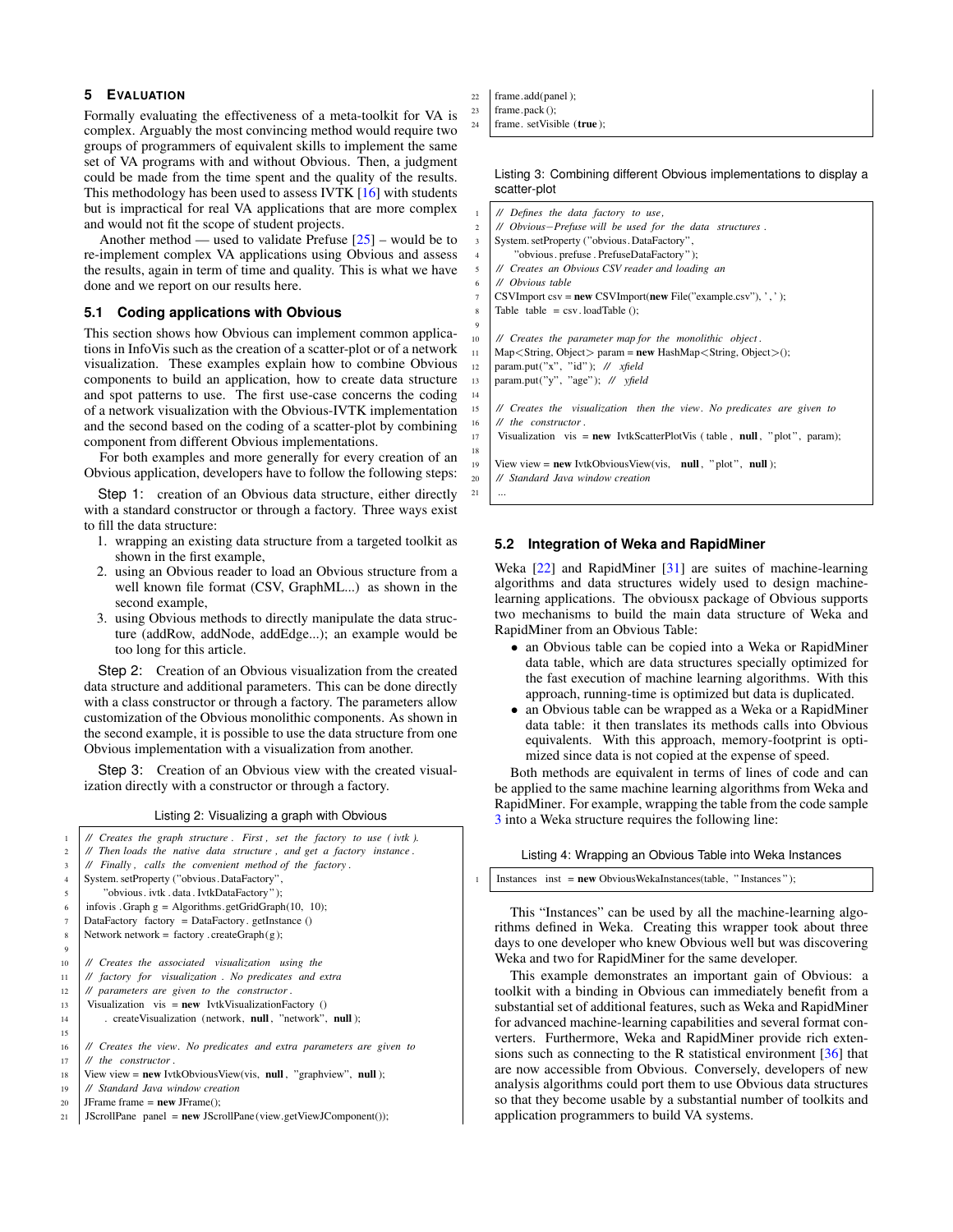# **5.3 EdiDuplicate**

The French National Institute of Research in Computer Science and Control (INRIA) maintains a repository called HAL-INRIA [21] to store, index and give access to its publications. Entering publications is a manual process done by researchers who make mistakes. These mistakes can result in duplicated authors, institutions, or articles. Thus, INRIA needs to clean the HAL database with tools that can detect potential duplicates and ask skilled users to resolve them. Currently, INRIA leaves that task to librarians with very primitive tools.

EdiDuplicate is a VA system designed to detect and merge duplicated entities in the HAL-INRIA publication database; it has been built with Obvious. It is an adaptation of the D-Dupe software [29] with extensions to cover needs specific the HAL-INRIA database [21] to perform specific operations in a workflow.

Each time a new entity is created in the database, multiple similarity metrics are automatically computed between this entity and all the ones already in the database. When a user connects to the editing interface of EdiDuplicate, this information is loaded in an Obvious table and displayed, as shown on the left pane of Figure 4 using a standard Java table. Each row refers to one pair of names and the columns contain the multiple similarity measures with a green-red color coding; the table can then be sorted according to any column order.

When a pair is selected by clicking on a row, a network view is created that visualize the neighborhood network of the pair of entities, as shown on the right of Figure 4. The neighborhood is computed from publication data: for a target entity, it contains all the entities already connected to it through co-authorship relations. This information helps the user decide if the pair of entities has to be merged.



Figure 4: The EdiDuplicate application

The application mainly combines Obvious components and Swing components (derived from Obvious structures). For the data model, an Obvious Network is used with the IVTK implementation of Obvious; the visualization and the view parts are also provided by this implementation. Building this application took less than a week.

# **5.4 DBMS Caching Tables**

We have extended the JDBC implementation of Obvious to allow caching and notification management directly from a table stored in a DBMS. Currently, this mechanism works with the Oracle and MySQL DBMSs. The Obvious data table component reads data on demand from a table in the DBMS, stores it in memory and serves it from memory while keeping a bidirectional link with the DBMS. When the DBMS table is modified from any application, a database trigger is invoked that notifies the Obvious table implementation that some rows are invalid. They are then flushed from memory

and will be read again when the application needs them. The communication between the DBMS and the Obvious component is done through a fast network connection (UDP packets). Oracle provides a standard API to send UDP packets whereas we had to add an extension written in C to MySQL to support them (200 lines of C).

The cached tables are implemented using Obvious (different bindings have been used: Prefuse, IVTK, JDBC and JUNG). Several applications have been built around Obvious DBMS caching tables; one of them is presented in the next section. Cached tables can be used as an initial step to implementing out-of-core algorithms but the caching strategy will always need to be adapted to the algorithm. Again, that adaptation can be done later on when the algorithm already works on smaller datasets.

#### **5.5 Network Visualization on a Large Wall**

INRIA shares with other institutions a Wall-Size display called WILD [42] made of 32 high-resolution 32" screens. Using Obvious, we have developed an application for visualizing co-authorship networks on WILD. WILD is made of 16 machines serving 2 screens each and connected to a gigabit Ethernet network.

Our application uses a client-server approach: the server program loads the network using Obvious, computes its layout and stores the result as a set of graphic primitives in a database table using an Obvious-JDBC data table. For each screen, one client program is launched that uses the DBMS caching data-structure to load its visible portion of the nodes and links, i.e., the area that is visible on the portion of the screen managed by the client.

An Oracle DBMS is used to store publications data in two tables: one for the authors (containing id and name) and one for the publications (containing pairs of publication id and author id).

Our application uses Obvious-Prefuse in the server and in the clients, with Obvious-caching data-structures. A polylithic architecture is particularly well suited to this kind client-server approach sharing the visualization through the network.

Since cached tables are synchronized with the DBMS, the whole pipeline is dynamic: when a data table containing the network is modified (e.g. a new author is added), it is reloaded by the server, the layout is recomputed by Prefuse and the visual table is stored in the DBMS. When the DBMS visual table is changed, the clients are notified and they reload and redisplay the content.

Designing the application boiled down to having a first version using Obvious-Prefuse in memory, then changing the data tables to use the JDBC caching, then changing the visualization to store its results in the database through an Obvious-JDBC table and then implementing the clients. A step-by-step development where the application logic can be tested first on a standard desktop computer and then deployed to a more specific setup.

# **5.6 Implementing a Cross-Toolkit Layout Component**

We have also tested a more advanced usage scenario: devising a novel layout algorithm and using the Obvious toolkit to make it available in a variety of toolkits. This layout component is a generalized treemap algorithm. Its interface makes it easy to port as this algorithm takes as input a data model and renders using a Visitor design pattern [19] to a renderer object, making it very convenient to implement across polylithic toolkits such as Prefuse or Discovery. Considering that the current visualization model is mostly targeted at enabling monolithic patterns, Obvious in its current state turns out to be of limited use for our purpose.

Still, we have found that the existing data model and utilities have made developing our layout algorithm on top of Obvious worthwhile: we could implement very easily a simple monolithic visualization and view instances, and relying on the default data model already saves us time in the development of our prototype, while we have the assurance that only minimal work may be needed to port our method to the toolkits targeted by Obvious.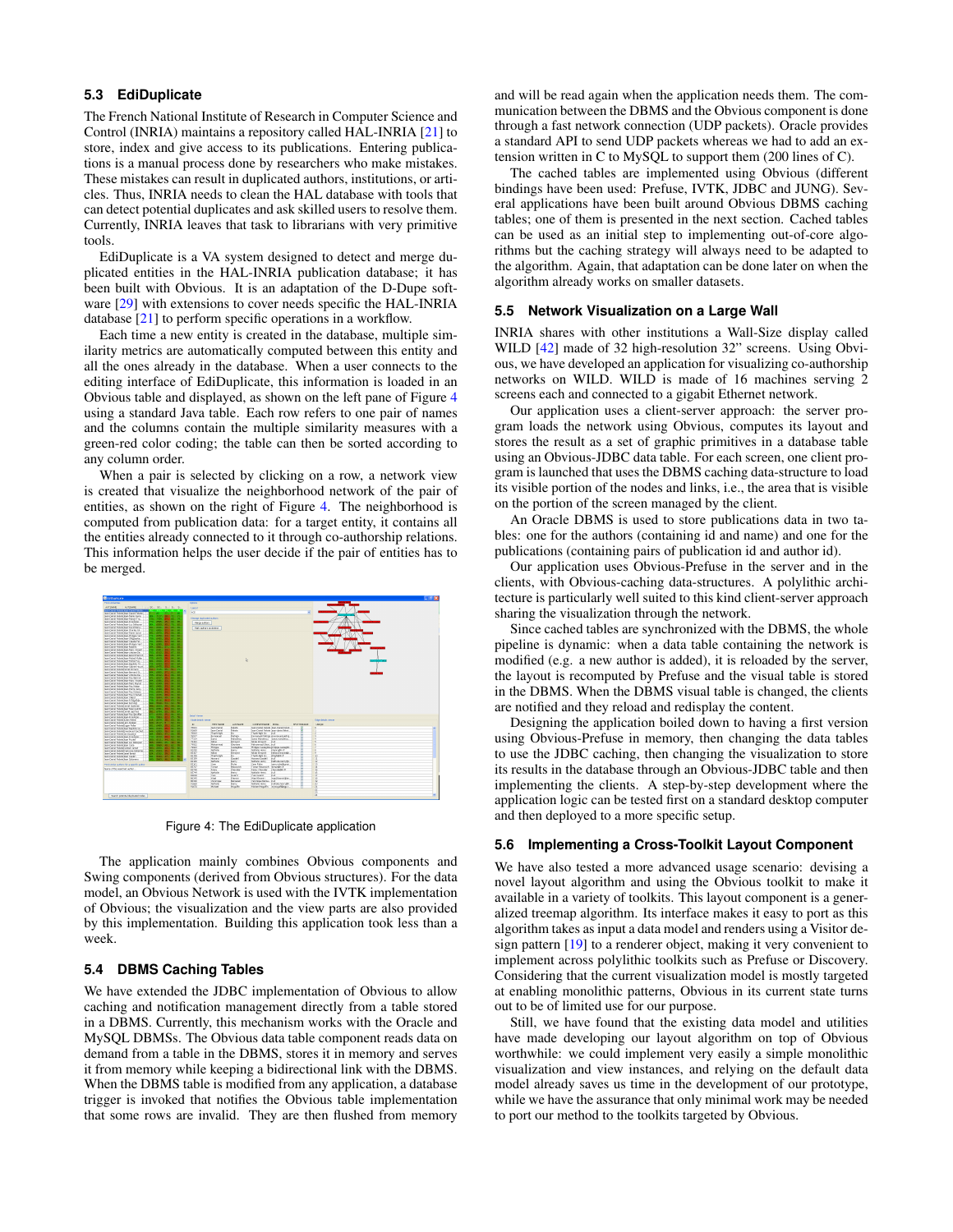# **5.7 Conclusion**

The examples described in this section assess an important strength of Obvious: it allows a clear separation of concerns in the development of VA applications with a small memory and performance footprint. The data model of the application can be chosen independently from the visualization components as long as all these components fit the Obvious model. From our experience, a large number of the VA application fit the Obvious model and they will benefit from the meta-toolkit in term of richness and extensibility.

Richness comes from the already large choice of visualizations and interaction techniques provided by the wrapped toolkits. Extensibility comes from the large choice of toolkits that can be used as basis for the implementation of novel visualizations and interaction techniques.

# **6 FUTURE WORK**

# **6.1 Extending Obvious Supported Features**

Obvious aims at covering all the features of an InfoVis toolkit for which a consensual interface can be specified. Relying on a common reference model helps tremendously but falls short on some implementation design choices. Still, a few specific services have already been mentioned during workshops that could give rise to a shared implementation:

- 1. selection management: to implement cross-toolkit brushing and linking,
- 2. Mappings of data value to scalar value: this feature is used by all the visualizations to map data dimensions to screen coordinates, color gradients and many other visual attributes. Because the interface of such features is small and well understood, consensus is reachable,
- 3. visualization scale, tick-mark and tick-label management,
- 4. graph layout computation.

While most of those features would be of high value and we feel consensus can be reached, we have not, as of yet, proposed unifying designs. The main reason is that while the core structure of those services is consensual, they rely on parts which are not yet consensual, such as the application architecture and more elaborated view, visualization and interaction models.

#### **6.2 Adding Additional Toolkits and Languages**

Regarding porting Obvious to other languages, two competing approaches are being considered. One involves making the API as language neutral as possible; the other considers that widespread adoption is only possible on a particular platform and language if its idioms are respected.

With the first approach, a wished extension would consist in porting Obvious to other languages and platforms, such as C++, JavaScript and C#. Obvious has been designed to avoid using idioms too specific to Java so we believe it could be done without much difficulties. There would be at least two benefits: the availability of a meta-toolkit is these languages to wrap InfoVis toolkits, and the availability of a common application programmer's interface (API) for InfoVis that would simplify learning and spreading the best practices. Multi-language APIs already exist and are popular in recommendations of the W3C. For example, the Document Object Model API (DOM, see [http://www.w3.org/](http://www.w3.org/DOM/) [DOM/](http://www.w3.org/DOM/)) used to manipulate HTML or XML documents has official bindings for Java and JavaScript and non-standard bindings for several of the major languages ([http://www.w3.org/DOM/](http://www.w3.org/DOM/Bindings) [Bindings](http://www.w3.org/DOM/Bindings)) with slight variations to cope with the language idioms.

With the second approach, the Obvious design patterns should leverage the support platform/language conventions and blend as well as possible with its context. Interoperatbility — which is still strongly wished — should focus on communication formats and protocols rather than code similarity in the various languages.

A real-world test of how generalizable and unifying Obvious would be post-hoc integration with an industrial toolkit. For example, IBM ILOG JViews [27] is a commercial monolithic toolkit and framework including data models, monolithic visualizations, views, a graph model, an extensive library of graph drawing algorithms. Interfacing JViews with Obvious would provide JViews users access to novel features brought by the research community, and open a venue for research results to make their way into commercial products.

# **6.3 Community Building**

Perhaps the most novel experience we retain from Obvious is the community-driven process to reach consensus and realize a reference implementation. We intend to formalize this process, either through a formal consortium of with a less formal communitydriven process, depending on the response of the community.

## **6.4 Obvious and Other Visualizations**

VA often needs to combine InfoVis with Scientific Visualization and/or GeoSpatial Visualization. These two domains are more mature than InfoVis for standardization: the Scientific Visualization community is converging towards using VTK [26] as a *de facto* standard whereas the GeoSpatial Visualization community already has a mature GeoSpatial Consortium producing software [34].

Geometrical data structures are much less sophisticated in Info-Vis than in the two others visualization fields. Pre-computing complex geometries and maintaining them dynamically is a main concern in Scientific Visualization and GeoSpatial Visualization; not so much in InfoVis. Moreover, even if at the abstract level Scientific Visualization and GeoSpatial Visualization share this concern, at the implementation level; their geometrical structures are quite different, adding another level of complexity to the problem.

Currently, the state of the art in combining these visualizations is to put them side-by-side with coordinated interactions (brushing and linking, dynamic queries) [30]. This kind of integration can be implemented by maintaining separate data structures, separate visualizations and views; coordination being done through ad-hoc item identifiers shared across the visualizations and acting as pivots. From a user-centered viewpoint, unifying the interactions would also improve the usability of mixed visualization applications.

Combining two or the three fields at the software infrastructure level will require more discussions and experiments between the communities and seems like a long-term goal.

#### **7 CONCLUSION**

We have presented Obvious<sup>1</sup>, a meta-toolkit whose goal is to facilitate the development of Visual Analytics applications. Obvious provides concrete, immediate benefits to Visual Analytics application programmers: it improves reusability and interoperability of code and software components, and defers the choice of the which toolkit(s) to use to a later stage of the Visual Analytics application and provides bridges between tools instead of another competing toolkit. It also allows toolkit and library developers to integrate their tool into the rich environment of Obvious-compatible systems. It exposes programmers to state of the art design patterns as well as a wealth of convenience features. Overall, we believe it clarifies and simplifies the implementation of Visual Analytics system.

Obvious shall remain a work in progress by design, at least in the foreseeable future. All members of the Visual Analytics community are invited to contribute to its design, make it evolve, and of course to use it.

<sup>1</sup>Obvious can be downloaded at: <http://code.google.com/p/obvious>